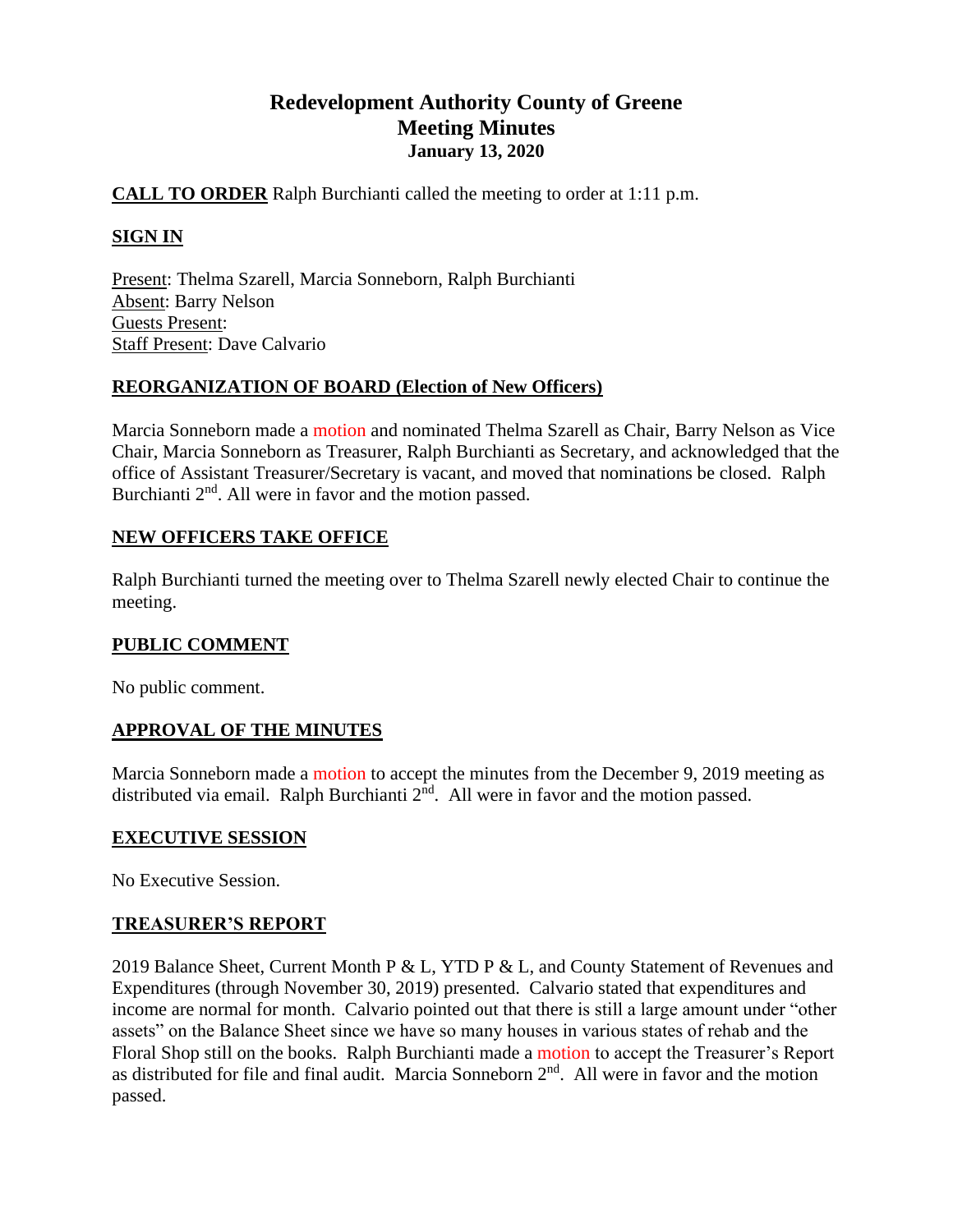Calvario presented and reviewed list of current Land Contracts, amounts, and when due.

Presented projected income and expenditures for next six months.

## **OLD BUSINESS**

### **Properties for Sale**

Floral Shop (listed with Rick Kalsey) for \$89,000. No interest. Calvario will start conversations with Commissioners regarding property. Marcia Sonneborn suggested that Commissioners consider using building as an incubator for businesses.

126 A Street, Clarksville (Teagarden Homes/GI Town), \$67,500 listed with realtor. Sales Agreement signed for \$65,500 on December 18, but was terminated on January 7, 2020. \$800 in Hand Money will be turned over to RDA.

#### **Land Bank Law**

SB 667 Land Bank law. Commissioners will decide whether to form Land Bank and enact ordinance.

#### **NEW BUSINESS**

- 1. Reviewed Land Installment Purchase Contracts Set to Expire by March 31, 2020:
	- A. 1880 Jefferson Rd, Victoria Murray. Signed LIPC 2-8-16. Owes approximately \$38,200. Victoria plans to pay off entire amount or put down a large amount and get a loan for the balance once her dad's estate is settled in early 2020. Calvario verified estate should be settled soon and it appears funds will be split between Victoria and her sister.
	- B. 127 School St, Melissa Beabout/Framelli. Signed LICP 4-7-17. Letter sent to Melissa from Colin Fitch to pay balance by December 31, 2019 or vacate home. On January 2, Money Orders came in mail totaling \$2,265. Later on the same day, Melissa dropped off a Cashier's Check for \$3,000. Paid in full through June 2020. In June 2020 will owe approximately \$56,000.
	- C. 333 Steele Hill Rd, Kevin and Desiree Baker. Signed LIPC 1-5-18. Balloon payment due 2-1-20. Reviewed letter from Blueprints regarding current credit scores and mortgage readiness. Owe approximately \$118,000. After discussion, Ralph Burchianti made a motion to extend Land Contact 12 months. Marcia Sonneborn 2<sup>nd</sup>. All were in favor and the motion passed.
	- D. 133 Bowlby St, Melissa Patterson and Chris Fawley. Signed LIPC 2-28-18. Balloon payment due 3-1-20. Reviewed letter from Blueprints regarding current credit scores and mortgage readiness. Owe approximately \$74,400. After discussion, Marcia Sonneborn made a motion to extend Land Contract 12 months. Ralph Burchianti 2<sup>nd</sup>. All were in favor and the motion passed.
- 2. Payment of \$5,491.35 was made to the County for 2019 student intern wages. \$8,903.64 was allocated from the County general fund. \$14,394.99 was spent on student intern wages in 2019.
- 3. Estimated budget on Nineveh Heights infrastructure was distributed. Higher than anticipated. Calvario will have conference call with Morris Township Supervisors and Threshold Housing to review and next steps.